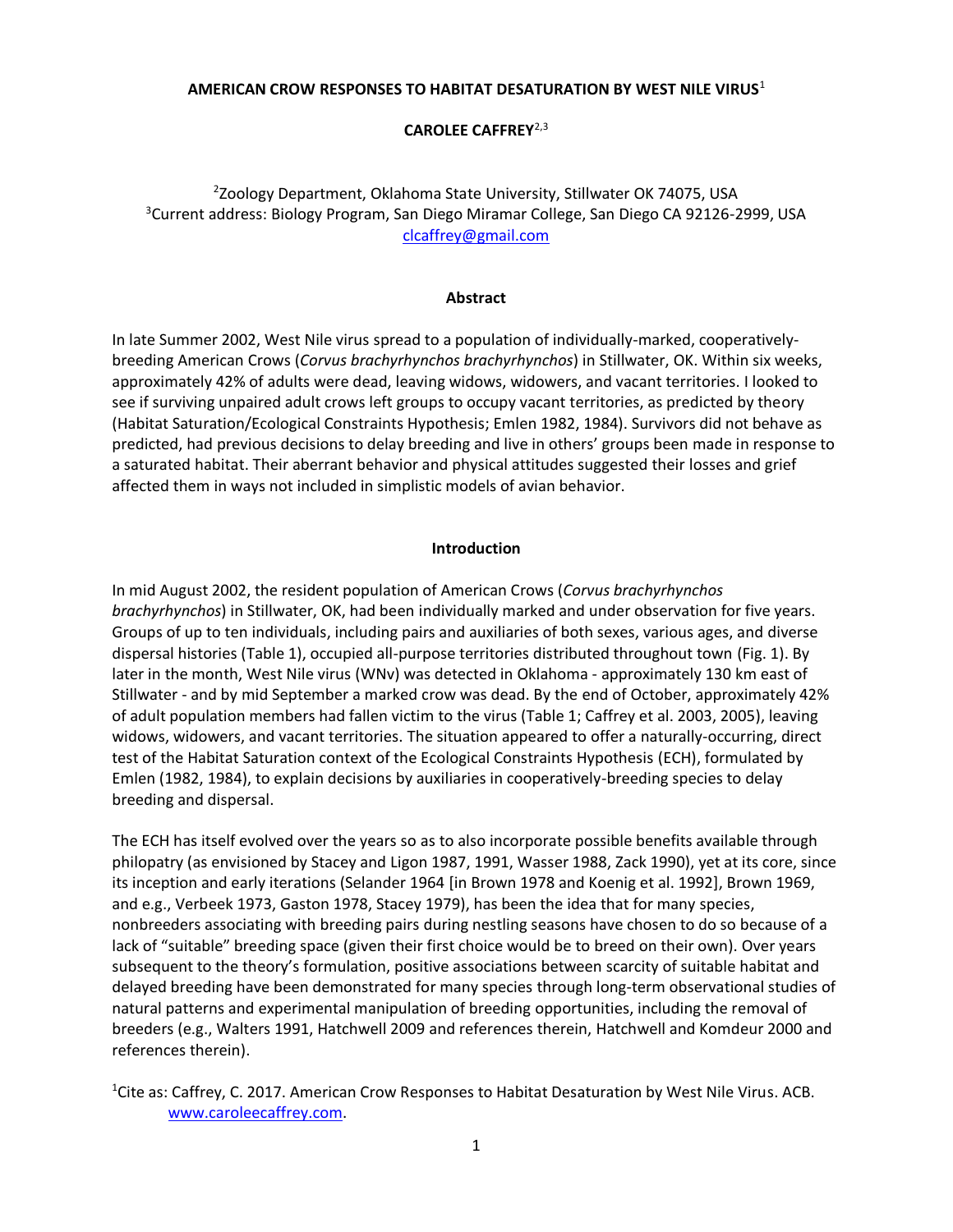I looked to see if surviving unpaired adult crows left groups to occupy vacant territories, as predicted by theory, if lack of suitable habitat had been an important part of previous decisions to not breed independently. The aberrant behavior and physical attitudes of survivors suggested that their loss of family and friends, and the shattering of their social lives and collective crow umwelt, affected them in ways not included in simplistic models of avian behavior.

### **Methods**

This crow population had been under observation since Fall 1997. Individual crows had either been obtained as nestlings or caught as free-flyers (Caffrey 2002a), and were marked with patagial tags and colored leg bands (Caffrey 2002b, 2002c). From blood samples, the sexes of all individuals were determined using the 2550/2718 primer set (Fridolfsson and Ellegren 1999), parentage was analyzed in the program Cervus (Kalinowski et al. 2007), and microsatellite-based relatedness coefficients (r) estimated in the program Relatedness (Queller and Goodnight 1989); details in Caffrey and Peterson (2015). Crows are thought to not breed until their third calendar year at the earliest (Black 1941, Townsend et al. 2009), and they molt to adult plumage half-way through their second year (Emlen 1936); until then, immature individuals could easily be distinguished from adults. Thereafter, free-flyers were initially assigned the age  $\geq 2$  years when caught.

During 2002-2003, Stillwater was a town of approximately 40,000 people within a 72.51 km<sup>2</sup> area (U.S. Census Bureau). Crows based their activities throughout the year in all-purpose territories (50-150 ha in size) distributed throughout public, commercial, and residential areas (Fig. 1). Observations of crows were made with binoculars and spotting scopes, primarily from vehicles.

Many auxiliary crows in Stillwater dispersed out of groups each year as hatching was imminent (Caffrey and Peterson 2015), and so nesting-season group composition for this population has been described in pre- and post-hatch contexts (Caffrey and Peterson 2015, Caffrey et al. 2016a, 2016b). Had lack of appropriate space been influencing crow decisions to delay breeding, relaxation of the constraint would affect establishment of territory ownership, and so I follow survivor responses to space being made available in 2002 only through pre-hatch group composition in 2003 (Table 1).

Once WNv reached Stillwater, many crows fell victim (Caffrey et al. 2003, 2005). A crow was classified as dead if its carcass was found or it was seen staggering, unable to balance, or inactive and appearing sick prior to its disappearance. One was classified as presumed dead if its disappearance co-occurred with having juveniles present and/or palpable differences in post-disappearance behavior of remaining group members (Discussion).

## **Background**

In 2002, the pre-hatch population of marked crows comprised 29 groups, 26 for which my students and I knew the histories of many individuals (Fig. 1), and 23 for which we had robust group composition data (Table 1; two unsuccessful first attempts wherein group size was 6 [10a and 115a; Table 1 in Caffrey and Peterson 2015] not included here). Group size varied from 2 to 5, and many groups contained female and male auxiliaries of different ages, dispersal histories, and relationships with breeders (Table 1), including – across the population - 8 and 15, respectively, third-year and older females and males (Table 1). In mid August, subsequent to dispersal of six auxiliaries (Table 1) and the early post-fledging deaths of some young of the year, group size ranged from 2 to 10, including – across the population - 14 and 18 marked female and male, respectively, auxiliaries old enough to breed in (upcoming) 2003 (Table 1). Within a month, WNv was detected in Oklahoma and a marked crow was dead (Caffrey et al. 2003). By the end of October, eight more carcasses of population members had been found (Caffrey et al. 2003),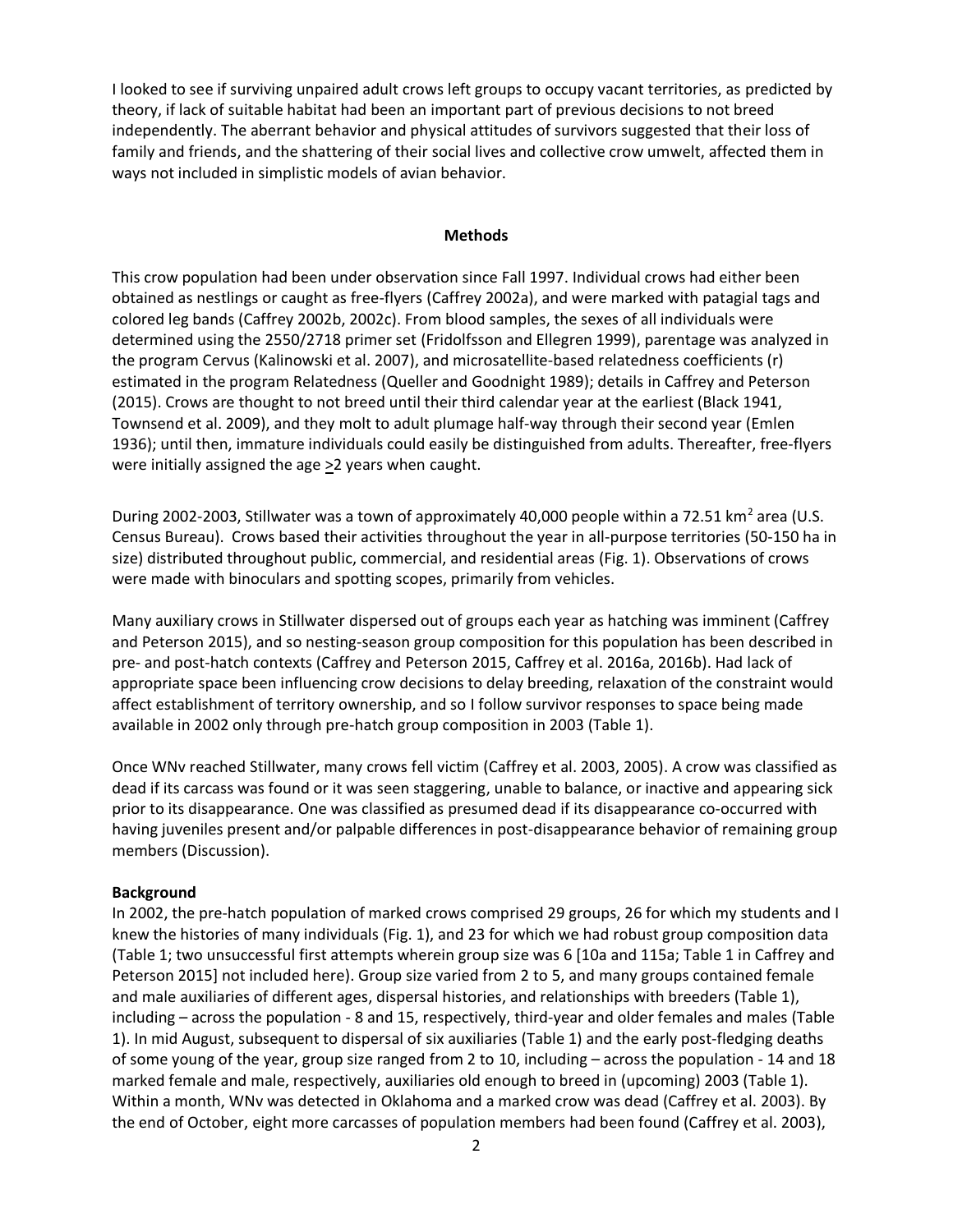and an estimated 42% of marked second-year and older crows had fallen victim (Table 1). Victims included 18 breeders, leaving four widows and six widowers (Table 1), and four territories without current owners (Fig. 1).

#### **Results**

The first two crows to replace lost breeders were females who had previously lived in the groups of surviving widowers (Groups 102 and 108, Table 1); both females, originally immigrants, had moved out earlier in 2002 (Groups 27 and 10, Table 1), and both returned within 1-4 days of female breeder deaths. Prospectors and ultimate replacements continued to be seen with surviving breeders soon after mate losses such that by late November, all widows and widowers had paired with whom they would mate in 2003 (Table 1). All but two other replacement mates of known history had been auxiliaries in other study groups; the exceptions were a widow and widower who paired with each other: the female moved out of and vacated her territory (#92, Fig. 1) to move in with the male (#50, Table 1 and Fig. 1; creating Group 107 [Table 1, and Appendix i]; her two surviving juvenile sons stayed together through the process of incorporating themselves into a next-territory group, then ended up manifesting different types of relationships with the pair; Appendix ii).

Four territories were rendered owner-less upon the deaths of both breeders (#s 14, 32, 39, and 45; Fig. 1), and one territory was vacated upon the widow's move to pair with a widower in his territory (92 and 50, respectively, Fig. 1, above, and Appendix i). Territory 39 was "inherited" by a resident adult male auxiliary (originally an immigrant), who paired with an unmarked female of unknown history. Parts of Territory 14 were taken over as Group 115 shifted north and east (leaving their previous space to a new pair; below). Large areas associated with successful crow nesting in the past, including Territories 32, 45, and 92, and parts of 14, remained unoccupied in 2003.

In addition to the above, one new group (#60; Table 1) formed early in the nesting season of 2003 as two novices paired and settled in the space previously occupied by Group 115 (above, and Appendix iv). Four adult crows, three of them marked (one female and two males), chose to live as auxiliaries in study groups in 2003 (Table 1 and Fig. 1).

## **Discussion**

Crows did not behave as predicted had previous decisions to delay breeding and live in others' groups been largely a function of a saturated habitat, but the situation turned out to be more than just a matter of space becoming available to would-be breeders kept in check by the lack thereof. WNv destroyed the underpinnings of the fabric of crow society, a society based on high survivorship and long-term social relationships wherein cooperation and planning for the future occurred. Neighborhoods and communities had included several generations of several families, the individuals of which lived together, with their own families, or with friends. Neighbors and community members had foraged, loafed, and warned of and harassed predators together. WNv's arrival created a situation these organisms had never encountered before, and upended selection pressures presumably in place for a long time. It is true that space capable of supporting successful breeding was now widely available, but the neighborhoods and community of support and protection were gone. What becomes most important then? As far as I know, no one has articulated a complex-enough social theory to make predictions about how individual animals should respond to catastrophic population loss.

A clear pattern emerged, though, as breeders began to die: opportunities for previously unpaired crows to pair with (known) surviving breeders in known territories were seized upon almost immediately. Of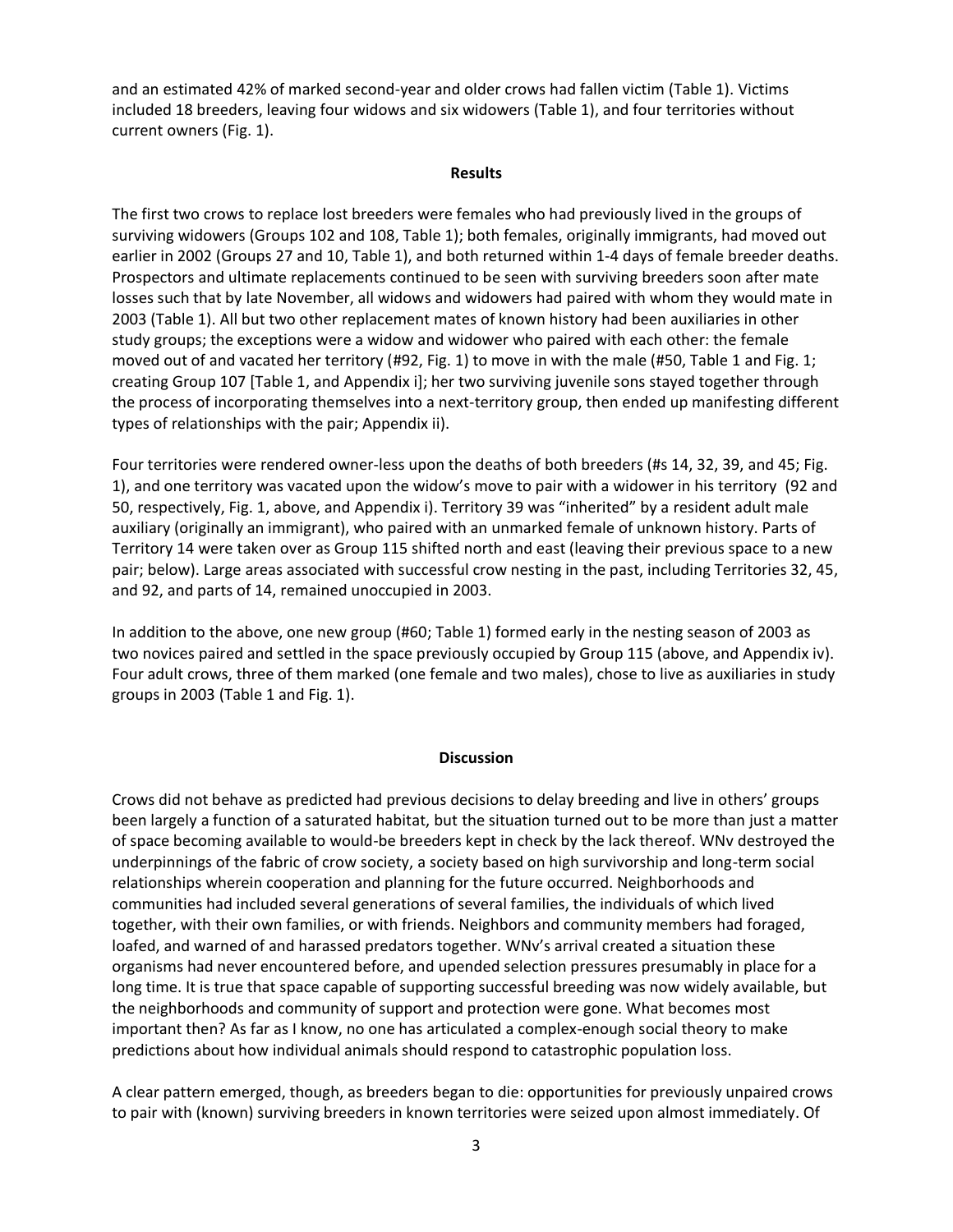four male replacement breeders, two had lived next territory (Groups 61 and 106, Table 1), one had lived two territories away (Group 62, Table 1), and one was the genetic son of the surviving widow (Appendix iii). Of six replacement female breeders, one had lived next territory (Group 133, Table 1), two had been former auxiliaries (Groups 102 and 108, Table 1), one had been a breeder two territories away (Group 107, Table 1), and two were unmarked. The two unmarked replacements occurred at the eastern edge of my study population (Groups 104 and 112; 39 and 12 in Fig. 1), where groups were close neighbors with many unmarked individuals. In addition, the auxiliary who acceded to male breeder in Group 104 (formerly Group 39, Table 1), had been seen several times near the beginning of the 2002 nesting season with an unmarked individual – once pulling on twigs (a part of the nest-building process) – before the unmarked crow was no longer present as Group 39 began nesting. Thus it is probable that both of the unmarked replacements were already familiar with their new mates and territories, too.

The single pair that formed anew between crows not already living in the space that was to become their territory included a male who had lived next territory for several years and had also recently spent a lot of time there. The space itself was made available through a (surviving) pair's shift, and not through death or departure via WNv (Appendix iv). (The pair that shifted *did* move into space opened up in such a way, though - parts of Territory 14; Fig. 1; the only such space to be reoccupied.)

Other parts of Territory 14, and the three other territories available through WNv-related death/departure - 32, 45, and 92 (Fig. 1) - remained unoccupied in 2003. Four adults chose to live as auxiliaries rather than attempt to breed on their own that year (Table 1), but the three of them that were marked were only two years old (only one crow in five years had attempted to breed at that age; below). In addition, these crows had witnessed the inexplicable deaths of all or most of the members of groups in vacated territories; individuals that included relatives and friends (Caffrey and Peterson 2015). Crows are known to avoid areas associated with conspecific misery and distress (hence the somewhat successful use of crow carcasses and effigies to dissuade live crows from entering seabird colonies or roosting in particular areas; e.g., Peterson and Colwell 2014 and Avery et al. 2008, and personal experience). In another population similarly affected by the arrival of WNv, crows in Ithaca NY only very slowly moved into space vacated by the deaths of most group members (over years; Clark et al. 2006). The misery and distress surviving crows in Stillwater had observed and experienced was intense, and so it is possible that areas vacated in Fall 2002 were actively avoided in Spring 2003 (the "haunted house" effect; A Clark, pers. comm.). AM's abandoning her territory after the death of her mate, a juvenile, and two suitors (Appendix i) supports such an idea; Group 115's shift into parts of Territory 14 does not.

Decisions to delay breeding in 2003 may also have been related to mitigation of grief (below); one of three marked adult auxiliaries in 2003 had been the sole survivor of a large family (he joined the nextterritory group that shifted to claim part of his parents' territory; Appendix v). The two others were siblings who spent much of their time through the end of 2002 and into the nesting season of 2003 in close proximity to their mother and social-"uncle"-now-stepfather (Appendix vii). Choosing to delay breeding and continue to live with and among co-surviving relatives and friends in the short term may have been adaptive over the long term - young feral horses that lost both parents and all other group members had higher survivorship when in networks with greater numbers of associates (Nuñez et al. 2015) – except that all three marked adult auxiliaries, and all others but one in their groups, fell victim to WNv in 2003 (the second, more devastating, year of WNv presence in Stillwater; Caffrey et al. 2005). Young Carrion Crows (*C. corone*) exhibit greater philopatry in resource (food)-enhanced territories (Baglione et al. 2006); could it be that social and emotional support are also resources upon which crows depend?

That higher vertebrates, including humans, share among them many aspects of structural and physiological characteristics, including those of brains, cannot be disputed. That at least some of those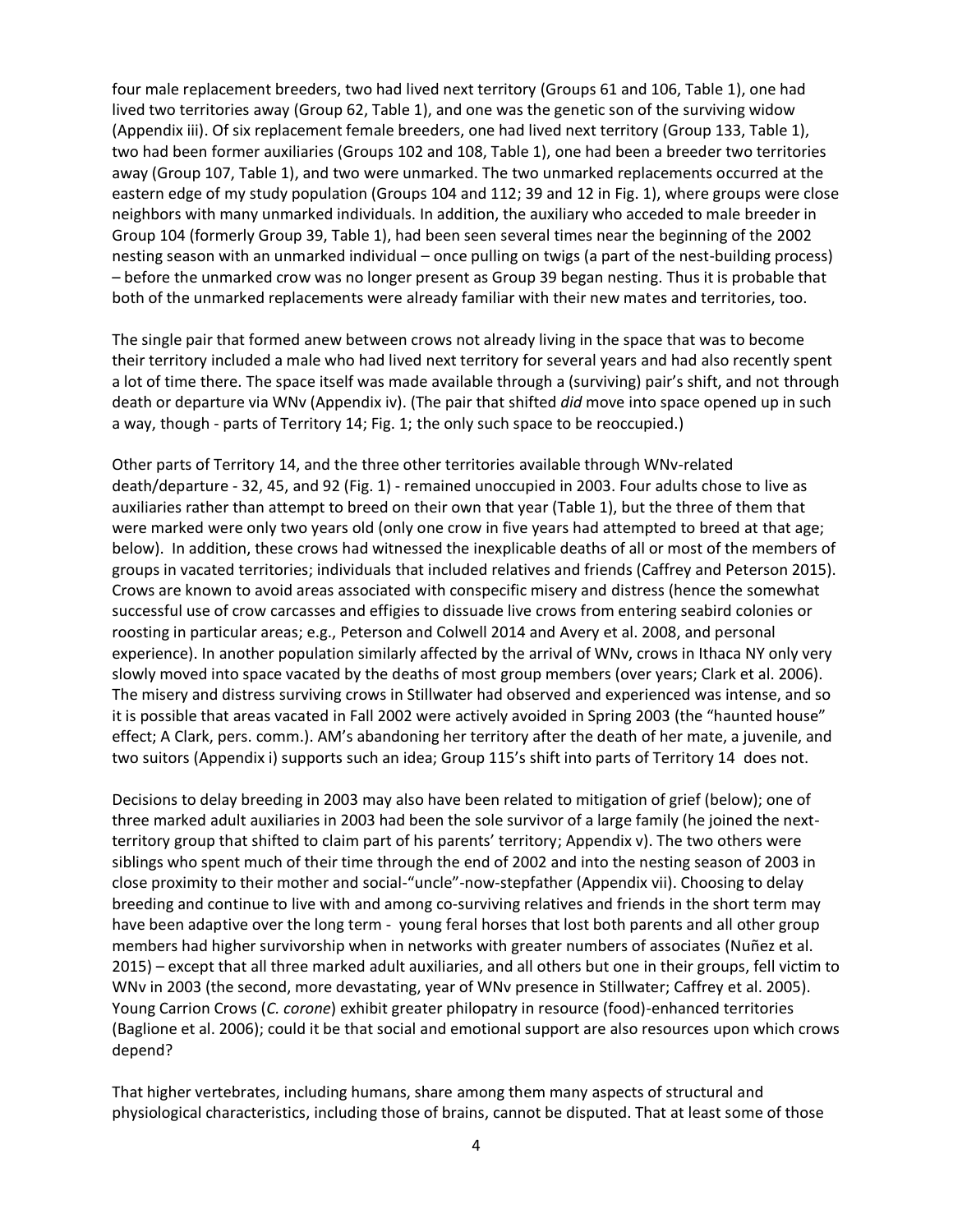other higher vertebrates share with us the capacity to feel emotions has been postulated in the scientific literature since at least the time of Darwin (1859, 1871, 1872); recent evidence leaves no doubt (e.g., Griffin 1981, Bekoff 2000a and references therein, Bekoff 2000b and references therein, Ristau 2016). Members of the genus *Corvus* share with humans some extraordinary cognitive capabilities (e.g., Emery, 2006 and references therein, Loretto et al. 2012 and references therein), and American Crows live complex social lives involving relationships with others that endure for years (Caffrey and Peterson 2015). Although nonhuman feelings and emotions are not going to be exactly the same as human ones, using language to describe them – words such as "want," "pleasure," and "grief" – enables such experiences, through an animal's behavior, to be accessible to us (Griffin 1981, Bekoff 2000a). People often agree on what they think an animal is likely feeling (Bekoff 2000a), and Heinrich (1999) used the word "love" in the context of ravens paired for years (without quotation marks; p. 341). Grief is identified by comparing the behavior of survivors before and after deaths of mates, relatives, or friends; differences in social behavior and expression of emotional affect may persist for weeks (King 2013; through personal observation, I suspect much longer). Grief has been identified in elephants (*Loxodonta africana;* e.g., Poole 2000), chimpanzees (*Pan troglodytes*; e.g., Goodall 2000), orcas (*Orcinus orca;* Rose 2000), dolphins (*Stenella frontalis*; Herzing 2000), baboons (*Papio Anubis;* e.g., Smuts 2000), and coyotes (*Canis latrans;* Bekoff 2000a); all social species wherein individuals are tightly bound to each others' lives. My students and I saw sad and grieving crows, and our hearts broke for, and with, them.

As crows began to die, my students and I saw differences in the postures and movements of surviving group members; at times they seemed to walk around territories aimlessly… Were they truly moving more slowly? Were their heads and shoulders actually drooped? It is difficult to pinpoint the aspect of them that had changed, but it was palpable enough to warrant, in field notes, an occasional inclusion of something akin to "All seems almost normal today." Crows never before seen together were seen together. Orphaned juveniles and yearlings (in 2003) produced gut-wrenchingly sad and plaintive vocalizations, bringing to mind Skutch's (1996) observation that bird sounds seem to parallel their feelings in ways similar to our own.

In addition, in the weeks of deaths between mid-September and late October, and then continuing into November, interactions between neighboring groups, especially those wherein breeders were being replaced, were more overtly aggressive than had ever been observed previously (see Appendix B in Caffrey and Peterson 2015 for details of relevant behavior). Crows chased and vocalized at each sometimes several times a day, as territory boundaries were maintained or shifted slightly, or one flew through another's area (not a cause for alarm in the past; Caffrey and Peterson 2015); they seemed "on edge." Three groups contested space opened up by the death of the breeders and all but one auxiliary of Group 14 (Fig. 1, Appendix v), and the contests seemed particularly highly charged. Juveniles of surviving breeders acted submissively toward possible and ultimate replacements of both sexes, some of whom behaved very aggressively toward them. Possibly the most aggressive of all – toward the three juveniles present also - was a second-year male (RZ) competing with a third-year male (Appendix i) to replace a breeder whose widow was smart (AM, in Appendix 4 in Caffrey et al. 2016b), savvy (Appendix 3g in Caffrey et al. 2016b), an extraordinary parent (Fig. 1 in Caffrey et al. 2016b), and reproductively successful. In humans, heightened aggression is a common reaction to many forms of trauma (e.g., Kivisto et al. 2009 and references therein, and Bell and Orcutt 2009 and references therein).

Grief and responses to trauma may also have had something to do with the pairing of two widows with their sons; something never known to have happened before. Townsend et al. (2010) mention occasional mother-son incest in a population of crows in New York, and offer possible adaptive explanations, yet such incestuous extra-pair matings do not pertain, as mothers and sons in Stillwater behaved as social pairs in addition to being the genetic parents of the young in their nests. One of the two males had never left his natal territory (Group 42 -> Group 105, Table 1 and Appendix iii); the other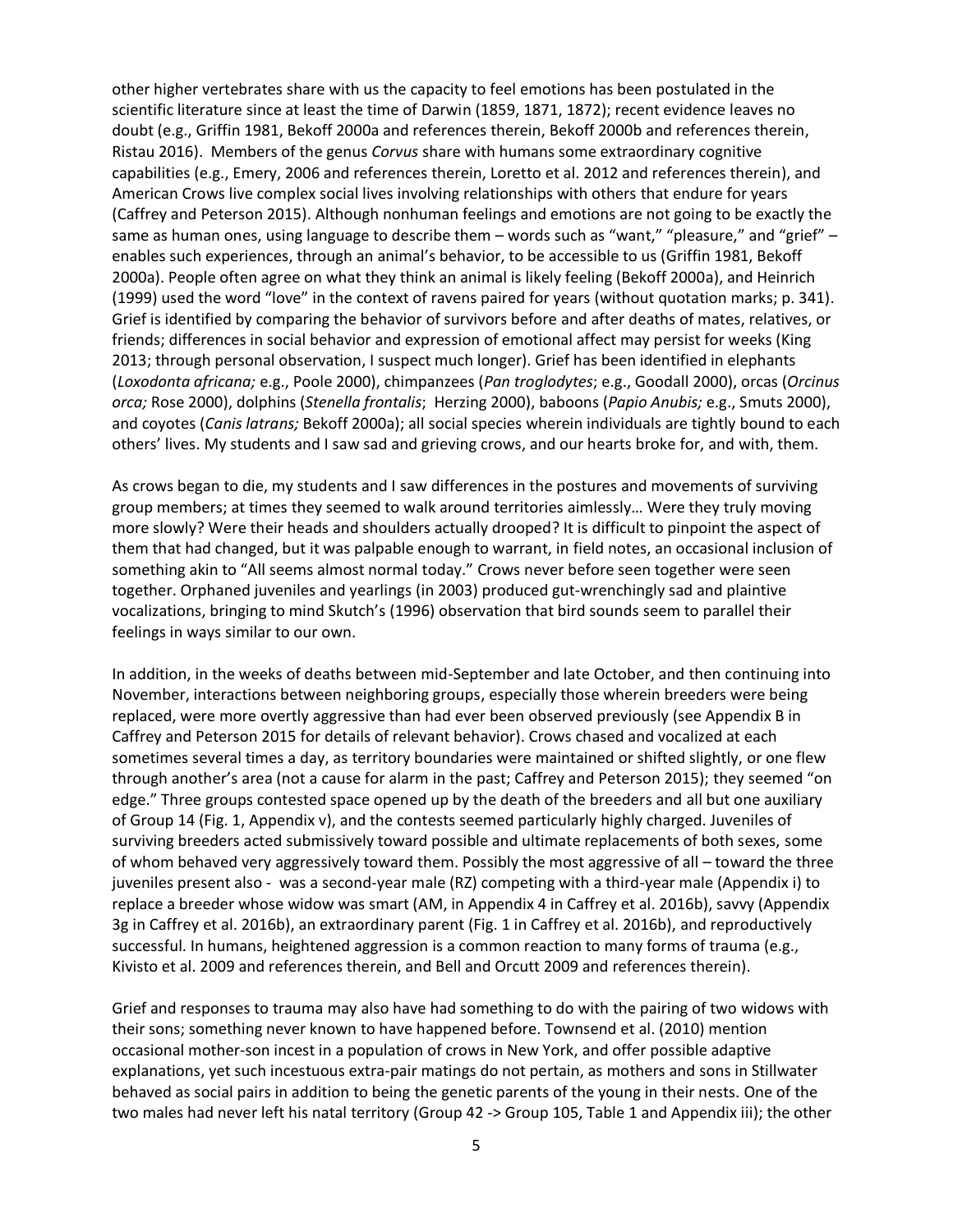(Group 66 -> 101, Table 1), after having moved out for 1.5 years, returned soon after his mother's mate disappeared (earlier in 2002 [May] and not related to WNv; Appendix vi). Neither female had been observed being visited by potential suitors, through winter and early spring, and both pairs looked "normal" during successful nesting attempts in 2003. Such pairings have never occurred among study crows in Ithaca NY, either (K. McGowan, pers. comm.); presumably short-term emotional responses and/or grief mediation overrode the long-term avoidance mechanisms of four of them in Stillwater in 2002-2003.

Possible haunted houses and grief notwithstanding, the ways in which unpaired crows had established themselves as breeders in past years also suggested that lack of suitable habitat was not the basis of decisions to delay breeding. Each year, in addition to the presence of many unpaired adults in my study population (Caffrey and Peterson 2015) was unused space that appeared suitable for nesting and living, and in fact, over subsequent years, would eventually become occupied. Budding occurred regularly – at least eight times prior to August 2002; five for which details of the crows involved and outcomes of nesting attempts were known. All cases involved no obvious aggression from neighbors; in several of them, neighbors appeared to shift territory boundaries to accommodate budders. Auxiliaries who budded from their groups included two genetic sons of both breeders (DY in Group 32 budded from Group 14, and Group 50 [OV] from Group 6; Table 1 and Fig. 1), a male immigrant (HE in Group 45, from Group 19; Table 1, Fig. 1, and Appendix A 2e in Caffrey and Peterson 2015), a male of unknown dispersal history regarding the group from which he budded (NX in Appendix A 1b in Caffrey and Peterson 2015; Group 333 to Group 55; Table 1 and Fig. 1). ), and a female of the same status (TF: Group 12 to 40, Table 1, Fig. 1, and Appendix A 2i in Caffrey and Peterson 2015).

The budding of territories by females in a population of crows in Ithaca, NY, had been "very rare" (Clark et al. 2006), so much so that the spike in its occurrence following a Fall of high WNv-related mortality was included under "unusual social changes" (Clark et al. 2006). The female budder in Stillwater was accompanied by a male who had immigrated into her group (Appendix A 2i in Caffrey and Peterson 2015); as two of seven other budders in Stillwater were immigrant males, it is possible that TF's budding was driven by her mate. He had remained with Pair 12 the previous nesting season (whereas TF appeared to be forced out; Appendix A 2i in Caffrey and Peterson 2015), and so possibly had "earned the right" to bud - if such a mechanism existed. Yet the pair budded into space owned by Pair 4 and not Pair 12 (Fig. 1); a pair with whom TF had long interacted (her mate had been unmarked and so any possible relationship with Pair 4 was unknown). Given the equanimity exhibited by members of this population (e.g., Caffrey and Peterson 2015), I would not presume TF was not integral to the budding process.

One member of each budding pair was known to be breeding for the first time (including two females [TF, and NX's mate]). Based on mouth color patterns at marking (Emlen 1936), it is very likely that at least three others were also novice breeders (and so at least eight of 10 individuals). Seven of them were known to have previously assisted in others' nesting attempts. Four of five budding events resulted in fledged young in the first year; the single failure occurred late in the nestling stage and was attributable to a heavy storm (the male of this pair [OV; Group 50 in 2002, Table 1] was the only secondyear crow in Stillwater to attempt to breed independently). Two of the successes were those of second attempts (DY, NX) but two were those of first (TF, HE); HE's "success," however, was a single fledged male fathered by someone other than him (Appendix A 2e in Caffrey and Peterson 2015).

And so it was possible for two novice breeders to nest successfully together. In addition, successful breeding in Stillwater did not require much space; Group 115 (Fig.1, and Appendix iv and v), e.g., regularly fledged young who survived to adulthood. As such, and all else being equal, adult crows should have been attempting to breed on their own, rather than spending years in others' groups (Emlen 1982,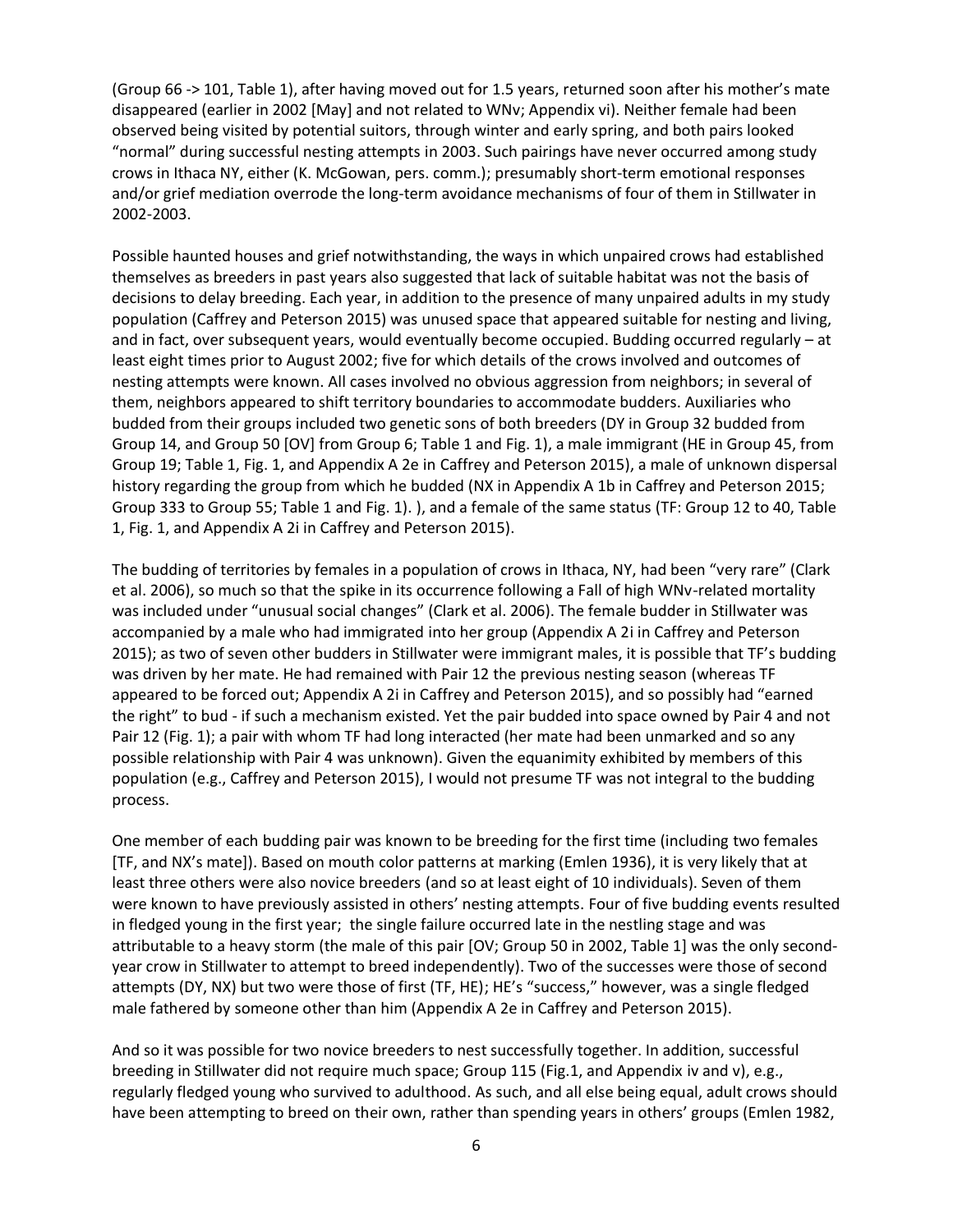1984). What might it have been, then, that made it more profitable for them to delay breeding before WNv struck, and, in fact, thereafter as well?

Acknowledged since the early 1990s is the understanding that maturing individuals in cooperativelybreeding species will assess the consequences of different behavioral options and subsequently behave in ways that maximize lifetime fitness (e.g., Emlen 1991, 1994, Walters 1991, Koening et al. 1992, Komdeur 1992); if opportunities of worth are available, individuals should disperse and attempt to breed (Plans A); if not, Plans B should be about maximizing benefits over lifetimes. It is difficult to imagine the cost/benefit conditions that favored delaying breeding and possibly contributing to the reproductive success of unrelated individuals (Caffrey et al. 2016b) over pairing with a friend and attempting to raise offspring in space available in the neighborhood, but Brown Jays (*Cyanocorax morio*), too, delay breeding and remain in groups when breeding habitat is available (Williams et al. 1994; the authors attribute the behavior to intrinsic benefits of sociality). Crows in Stillwater benefitted in many possible ways from group living (Caffrey and Peterson 2015), but their delaying breeding appeared to also have had something to do with not "being ready," or – apparently - not being able to pair with someone else who was: adult auxiliaries of both sexes almost immediately dispersed to pair with known, experienced breeders in territories with which both mates would be familiar. That dispersing auxiliaries were not dissuaded by openings becoming available through the presumably scary and confusing population-wide agent of death suggests such opportunities were of great worth.

Environmental conditions (both weather- and human- related) were variable in Stillwater, and many individual crows moved into and out of two or more groups in the years before breeding (Caffrey and Peterson 2015). Caffrey and Peterson (2015) speculated that crows delayed breeding, despite available space and potential mates, as they chose to "add skills, networks of social relationships, and savvy to their toolboxes." Unfortunately for this population of crows, the factors influencing the short-term decisions of individuals pursuing long-term plans will forever remain unknown.

## **Acknowledgments**

I wish to first thank Shauna Robertson Smith and Tiffany Weston Hackler, my graduate students at the time, for continuing to press on in the field under extremely emotionally-draining circumstances. I wish to next thank those who helped me manage my own emotions and think clearly about what could be learned from the situation, especially Kevin McGowan, Charlie Peterson, and Anne Clark.

As this study was possible only after years of catching, marking, and watching the crows of Stillwater, I thank, again, all of the people and organizations acknowledged in Caffrey and Peterson 2015, and Caffrey et al. 2016 a and b. For this manuscript, I am extremely grateful to Morgan Wehtje for Figure 1, Marc Bekoff and Carolyn Ristau for information regarding animal grief, and Charlie Peterson and Fritz Hertel for helpful editorial comments on a draft.

This work was supported by an NSF SGER award (0331531).

#### **Literature Cited**

Avery, M. L., E. A. Tillman, and J. S. Humphrey. 2008: Effigies for dispersing urban crow roosts. In: Proc. 23<sup>rd</sup> Vertebr. Pest Conf. (Timm, R. M. & Madon, M. B., eds). University of California, Davis, pp. 84-87.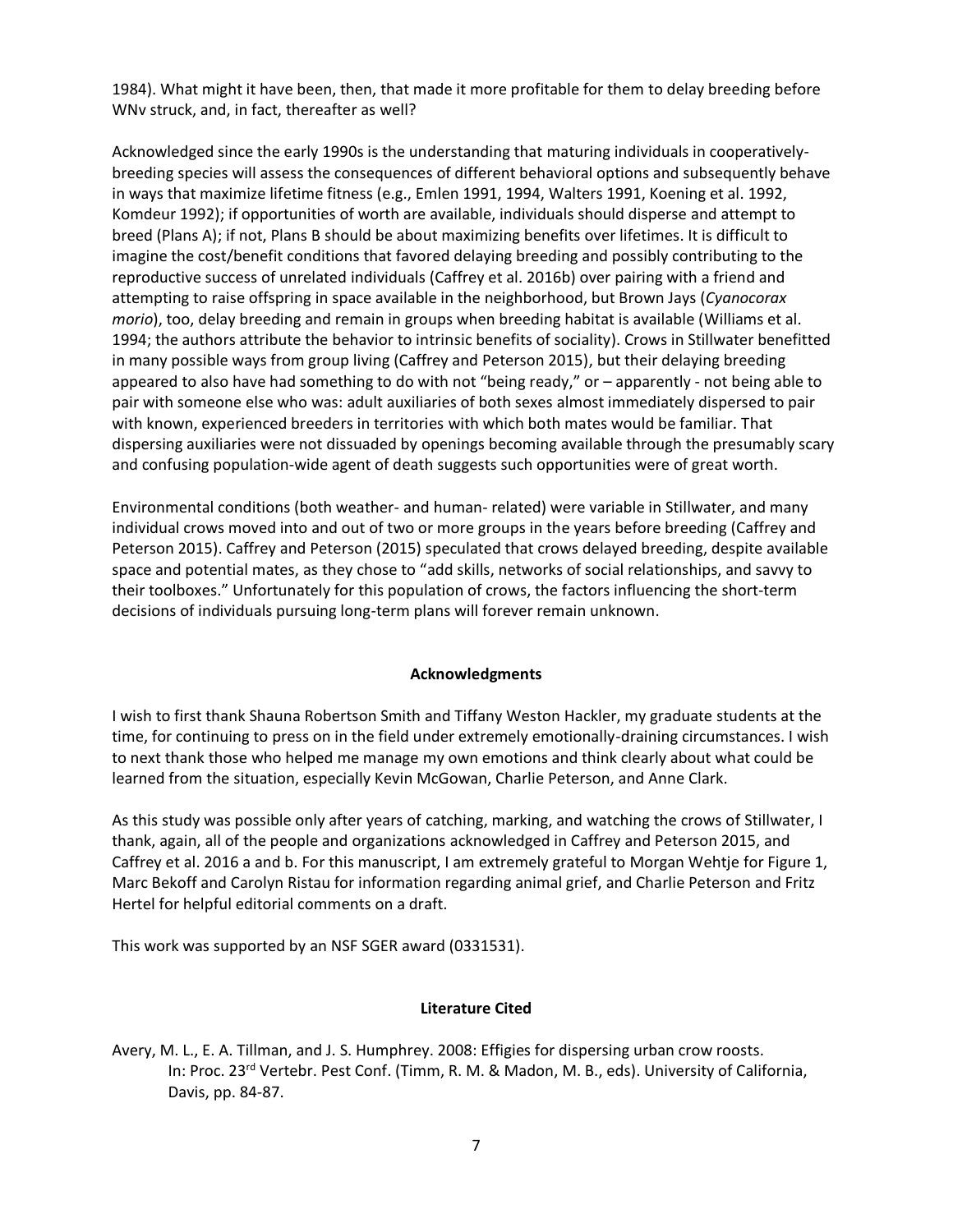- Baglione, V., Canestrari, D., Marcos, J. M., & Ekman, J. 2006: Experimentally increased food resources in the natal territory promote offspring philopatry and helping in cooperatively breeding Carrion Crows. Proc. R. Soc. Lond. B 273, 1529-1535.
- Bekoff, M. 2000a: Animal emotions: exploring passionate natures. Bioscience 50, 861-870.
- Beckoff, M. 2000b: Missing mother. In: The Smile of a Dolphin (Beckoff, M., ed). Discovery Books, New York, pp. 154-55.
- Bell, K.M. & Orcutt, H. K. 2009: Posttraumatic stress disorder and male-perpetrated intimate partner violence. JAMA 302, 562-64.
- Black, C. T. 1941: Ecological and economic relations of the crow, with special reference to Illinois. Dissertation, University of Illinois, Urbana, USA.
- Brown, J. L. 1969: Territorial behavior and population regulation in birds, a review and re-evaluation. Wilson Bulletin 81, 293-329.
- Brown, J. L. 1978: Avian Communal breeding systems. Ann. Rev. Ecol. Syst. 9, 123-155.
- Caffrey, C. 2002a: Catching crows. N. A. Bird Bander 26, 137-145.
- Caffrey, C. 2002b: Marking crows. N. A. Bird Bander 26, 146-150.
- Caffrey, C. 2002c: Marking nestling crows: an addendum. N. A. Bird Bander 27, 12.
- Caffrey, C., Weston, T. J., & Smith, S. C. R. 2003: High mortality among marked crows subsequent to the arrival of West Nile virus. Wildlife Soc. Bull. 31, 870-872.
- Caffrey, C., Smith, S. C. R., & Weston, T. J. 2005: West Nile virus devastates an American Crow population. Condor 107, 128-132.
- Caffrey, C. &Peterson, C. C. 2015: Group composition and dynamics in American Crows: insights into an unusual cooperative breeder. Friesen Press, www.caroleecaffrey.com.
- Caffrey, C., Peterson, C. C. & Hackler, T. W. 2016a: Individual contributions to nest building and incubation by cooperatively-breeding American Crows. ACB, www.caroleecaffrey.com.
- Caffrey, C., Peterson, C. C. & Hackler, T. W. 2016b: Nestling-care decisions by cooperatively-breeding American Crows. ACB. www.caroleecaffrey.com.
- Clark, A.B., Robinson, D. A. Jr. & McGowan, K. J. 2006: Effects of West Nile virus mortality on social structure of an American Crow (*Corvus brachyrhynchos*) population in upstate New York. Ornithological Monographs 60, 65-78.
- Darwin, C. 1859: The origin of species. In: The Darwin Compendium (Regal, B., ed; 2005). Barnes and Noble, New York, pp 411-726.
- Darwin, C. 1871: The descent of man and selection in relation to sex. In: The Darwin Compendium (Regal, B., ed; 2005), Barnes and Noble, New York, pp 727- 1345.
- Darwin, C. 1872: The expression of the emotions in man and animals. In: The Darwin Compendium (Regal, B., ed; 2005), Barnes and Noble, New York, pp. 1347-1575.
- Emery, N.J. 2006: Cognitive ornithology: the evolution of avian intelligence. Philosophical Transactions of the Royal Society B 361, 23-43.
- Emlen, J. T. 1936: Age determination in the American Crow. Condor 38, 99-102.
- Emlen, S. T. 1982: The evolution of helping. I. An ecological constraints model. American Naturalist 119, 29-39.
- Emlen, S. T. 1984: Cooperative breeding in birds and mammals. In: Behavioral Ecology; an evolutionary approach, 2<sup>nd</sup> edition (Krebs, J. R. & Davies, N. B., eds). Blackwell, Oxford, pp. 305-339.
- Emlen, S. T. 1991. Evolution of cooperative breeding in birds and mammals. In J. R. Krebs and N. B. Davies (eds) Behavioral Ecology; an evolutionary approach, 3<sup>rd</sup> edition Oxford: Blackwell, pp. 301-337.
- Emlen, S. T. 1994: Benefits, constraints and the evolution of family. Trends Ecol. Evol. 9, 282-285.
- Fridolfsson, A. K. & Ellegren, H. 1999: A simple and universal method for molecular sexing of non-ratite birds. J. Avian Biol. 30, 116-121.
- Gaston, A.J. 1978: The evolution of group territorial behavior and cooperative breeding. Am. Nat. 112, 1091-1100.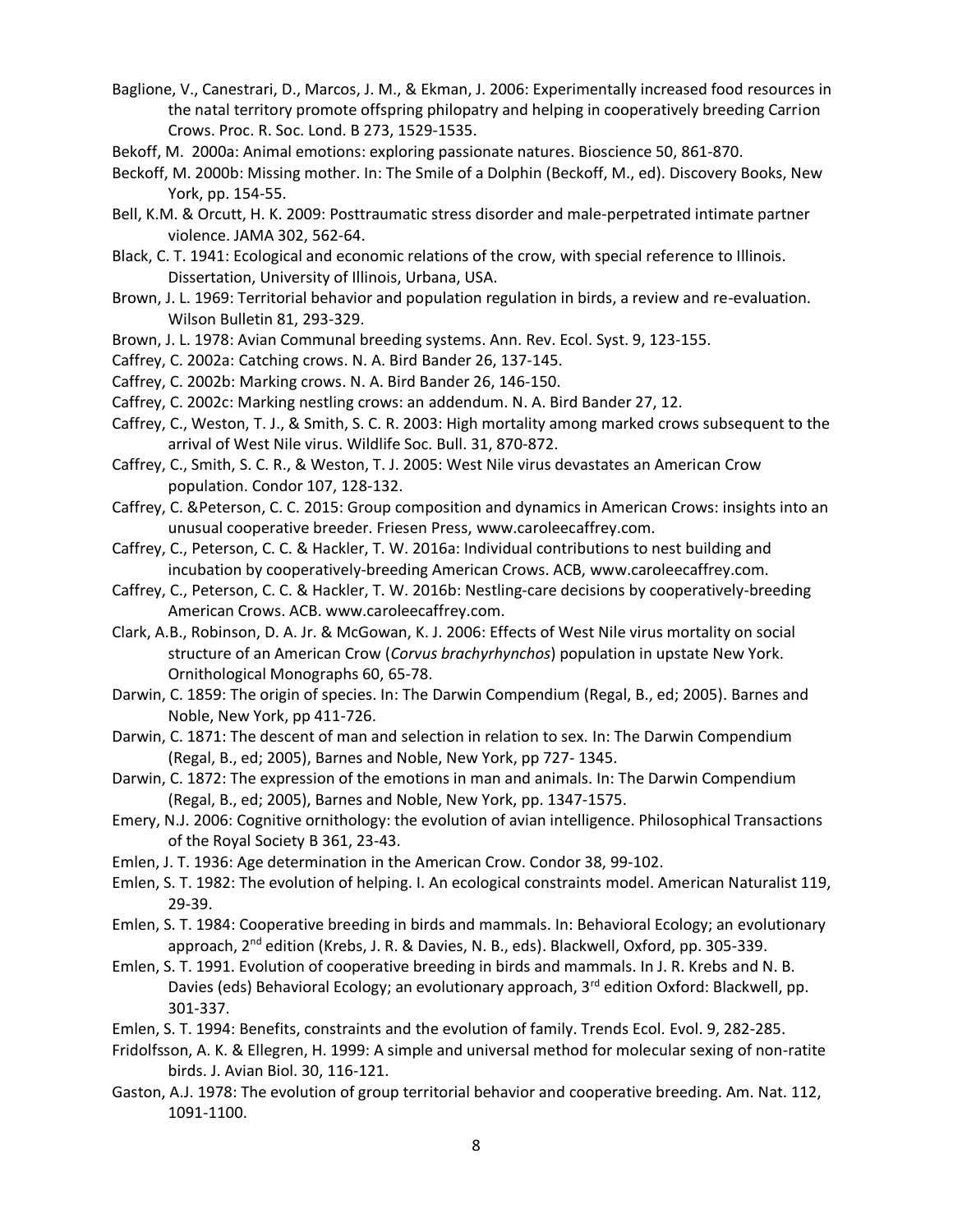- Goodall, J. 2000: A sorrow beyond tears. In: The Smile of a Dolphin (Beckoff, M., ed). Discovery Books, New York, pp. 140-141.
- Griffin, D.R. 1981: The question of animal awareness, Evolutionary continuity of Mental Experience. The Rockefeller University Press, New York.
- Hachwell, B.J. 2009: The evolution of cooperative breeding in birds: kinship, dispersal and life history. Phil. Trans. R. Soc. Lond. B 354, 3217-3227.
- Hatchwell, B. J. & Komdeur, J. 2000: Ecological constraints, life history traits and the evolution of cooperative breeding. Anim. Behav. 59, 1079-1086.
- Heinrich, B. 1999: Mind of the Raven: investigations and adventures with Wolf-Birds. Cliff Street Books, New York.
- Kalinowski, S. T., Taper, M. L. & Marshall, T. C.. 2007: Revising how the computer program CERVUS accommodates genotyping error increases success in paternity assignment. Mol. Ecol. 16, 1099- 1106.
- King, B.J. 2013: How Animals Grieve. The University of Chicago Press, Chicago and London.
- Kivisto, A.J., Moore, T. M., Elkins, S. R. & Rhatigan, D. L. 2009: The effects of PTSD symptomatology on laboratory-based aggression. J. Traumatic Stress 22, 344-47.
- Koenig, W. D., Pitelka, F. A., Carmen, W. J., Mumme, R. L. & Stanback, M. T. 1992: The evolution of delayed dispersal in cooperative breeders. Quarterly Review of Biology 67, 111-150.
- Komdeur, J. 1992: Importance of habitat saturation and territory quality for the evolution of cooperative breeding in the Seychelles Warbler. Nature 358, 493-495.
- Loretto, M-C, Fraser, O. N. & Bugnyar, T. 2012: Ontogeny of social relations and coalition formation in Common Ravens (*Corvus corax*). International Journal of Comparative Psychology 25, 180-194.
- Nuñez, C. M. V., Adelman, J. S. & Rubenstein, D. I. 2015: Sociality increases juvenile survival after a catstrophic event in the feral horse (*Equus caballus*). Behav. Ecol. 26, 138-147.
- Peterson, S.A. & Colwell, M. A. 2014: Experimental evidence that scare tactocs and effigies reduce corvid occurrence. Northwestern Naturalist 95, 103-112.
- Poole, J. 2000. When bonds are broken. In: The Smile of a Dolphin (Beckoff, M., ed). Discovery Books, New York, pp. 142-143.
- Queller, D. C. & Goodnight, K. F. 1989: Estimating relatedness using genetic markers. Evolution 43, 258- 275.
- Ristau, C. 2016: Evidence for animal grief? Animal Sentience: An Interdisciplinary Journal on Animal Feeling 1, 8.
- Rose, N.A. 2000: A death in the family. In: The Smile of a Dolphin (Beckoff, M., ed). Discovery Books, New York, pp. 144-145.
- Skutch, A. 1996: The Minds of Birds. Texas A&M University Press, College Station, pp. 41-21.
- Smuts, B. 2000: Child of mine. In: The Smile of a Dolphin (Beckoff, M., ed). Discovery Books, New York, pp. 150-153.
- Stacey, P.B. 1979: Habitat saturation and communal breeding in the acorn woodpecker. Anim. Behav. 27, 1153-1166.
- Stacey, P. B., & Ligon, J. D. 1987: Territory quality and dispersal in the Acorn Woodpecker, and a challenge to the habitat saturation model of cooperative breeding. Am. Nat. 130, 654-676.
- Stacey, P.B. & Ligon, J. D. 1991: The benefits-of-philopatry hypothesis for the evolution of cooperative breeding: variation in territory quality and group size effects. Am. Nat. 137, 831-846.
- Townsend, A. K., Clark, A. B., McGowan, K. J. & Lovette, I. J. 2009: Reproductive partitioning and the assumptions of reproductive skew models in the cooperatively breeding American Crow. Anim. Behav. 77, 503-512.
- Townsend, A.K., Clark, A. B & McGowan, K. J. 2010: Direct benefits and genetic costs of extrapair paternity for female American Crows (*Corvus brachyrhynchos*). Am. Nat. 175, E1-E9.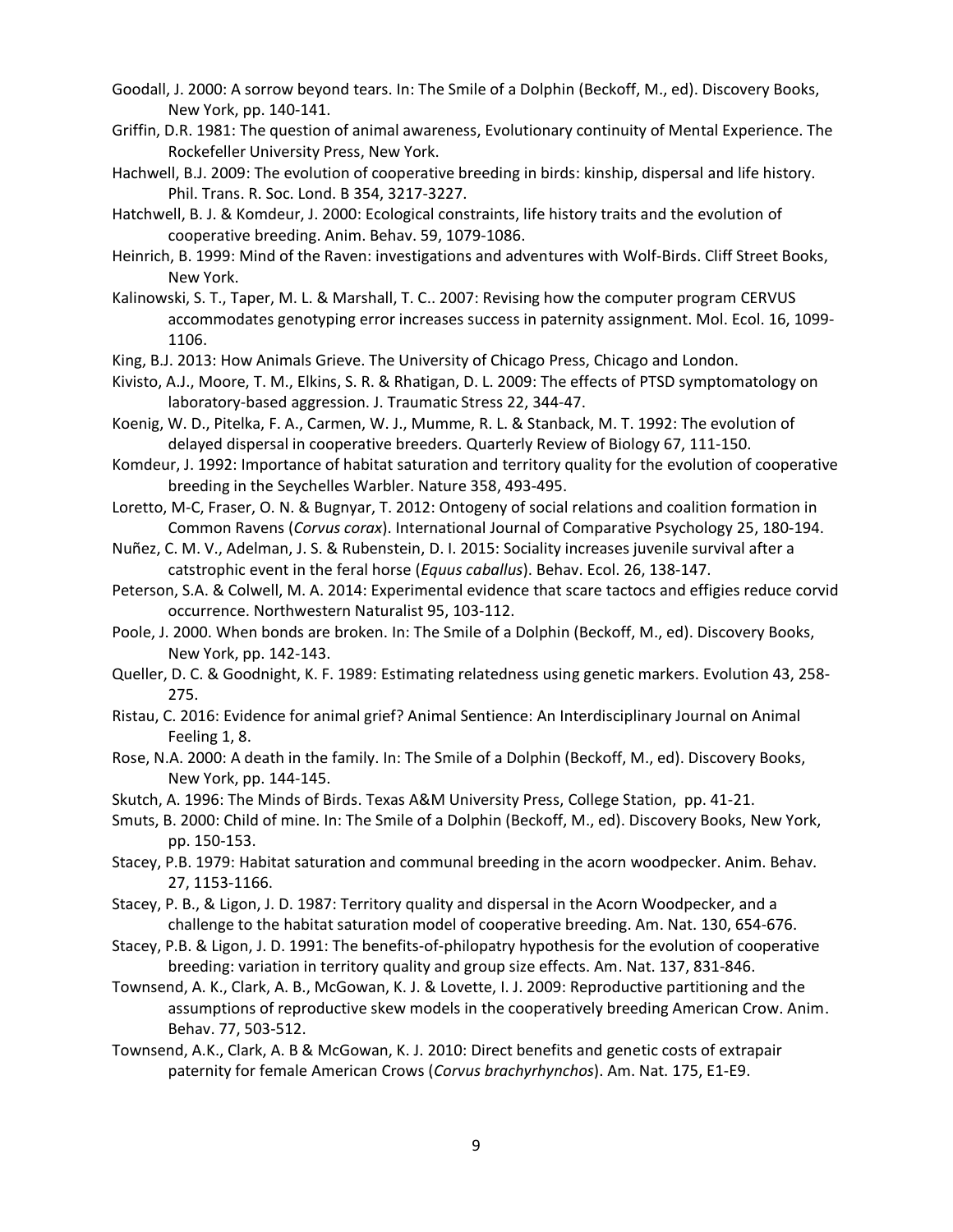- Williams, D.A., Lawton, M. F & Lawton, R. O. 1994: Population growth, range expansion, and competition in the cooperatively breeding Brown Jay, *Cyanocorax morio*. Anim. Behav. 48, 309- 322.
- Verbeek, N. A. M. 1973: The exploitation of the Yellow-billed Magpie. University of California Publications in Zoology 99, 1-58.
- Walters, J. R. 1991: Application of ecological principles to the management of endangered species: the case of the Red-cockaded Woodpecker. Ann. Rev. Ecol. Syst. 22, 505-523.
- Zack, S. 1990: Coupling delayed breeding with short-distance dispersal in cooperatively breeding birds. Ethology 86, 265-289.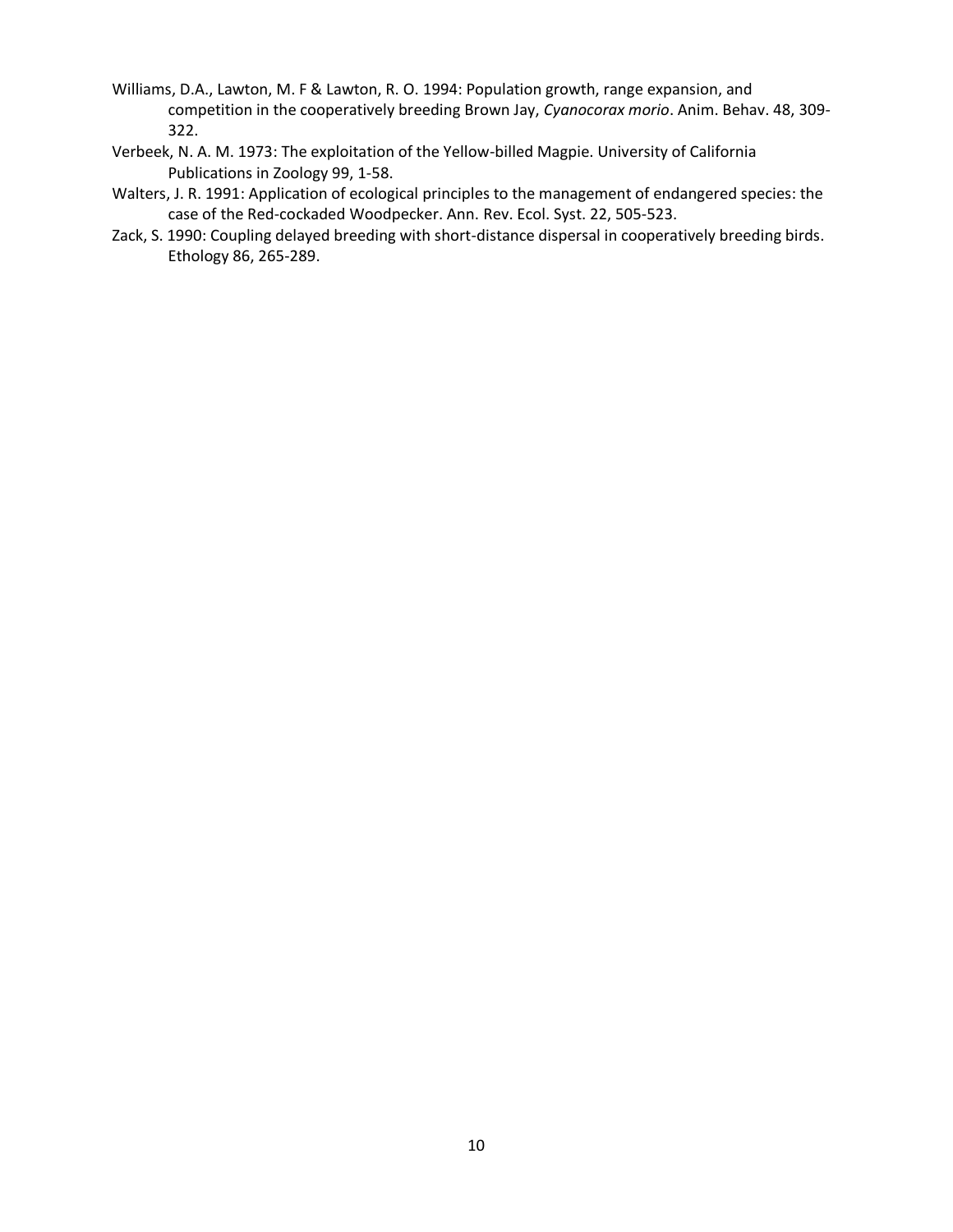Table 1. Composition and fate of members of pre-hatch groups of American Crows in Stillwater OK , USA (Caffrey et al. 2015) and young of the year surviving to fall in 2002, and composition of pre-hatch groups in 2003. Each numeral represents an individual by its age in years; Jv (juvenile) indicates young of the year. Strikeouts indicate individuals found dead, presumed dead, or who disappeared during September and October 2002<sup>a</sup>. N (novice): known to be breeding for first time. A: assumed ownership of vacated territory; w: auxiliary from within group (originally immigrant), e: extragroup auxiliary budded/moved in as original pair shifted (Appendix iv), n: neighboring pair shifted to take over part of territory (Appendix iv and v). R: breeder was replacement for territory owner's mate during preceding nesting season; in 2003, w: from within group (offspring from previous year still in natal territory; Appendix iii), e: extragroup individual (i: previous group member returns [LH, Appendix A 1b in Caffrey and Peterson 2015, and RM, Appendix A 2d in Caffrey and Peterson 2015], ii: offspring from previous year returns [Appendix vi], iii: widowed breeder from different group [Appendix i], iv: auxiliary from different group, v: unmarked individual of unknown history replaces breeder of same sex to pair with new territory owner). Most auxiliaries had hatched in nests of one or both breeders. I: immigrant<sup>b</sup>. HS: social half-sib of male breeder (Appendix iii; EK, Appendix A 2j in Caffrey and Peterson 2015). YB: younger brother of male breeder (KR, Appendix A 2a in Caffrey and Peterson 2015). RB: raised by male breeder when in previous group; one is son (an occasion of reproductive sharing), one not closely related (Appendix A 1b, and Appendix B Predictions 7 and 8 [#1], and 12-15, in Caffrey and Peterson 2015). <sup>d</sup>: dispersed at hatching (Caffrey et al. 2015); not member of group in Fall. U: dispersal history (relative to group membership) uncertain<sup>c</sup>. um: unmarked (#s of unmarked juveniles in parentheses).

| 2002         |                          |                         |                         |                    |                  |
|--------------|--------------------------|-------------------------|-------------------------|--------------------|------------------|
|              | <b>Breeder</b>           | <b>Breeder</b>          | Male                    | Female             | Auxs sex         |
| Group        | Male                     | Female                  | <b>Auxiliaries</b>      | <b>Auxiliaries</b> | Unknown          |
|              |                          |                         |                         |                    |                  |
| 4            | $\geq 6$                 | $\geq 6$                | 3I <sup>d</sup>         | $\mathbf{1}$       | 1um Jvum(5)      |
| 6            | $\geq 6$                 | $\geq 6$                | 3                       | $\mathbf{1}$       | 1 Jvum $(21)$    |
| 10           | $\geq 6$                 | $\geq 6$                | $\geq 4U^d$ 41 Jv       | $\geq 21^d$ Jv Jv  |                  |
| 12           | $\geq 6$                 | $\geq 6$                |                         |                    |                  |
| 14           | $\geq 7$                 | $\geq$ 7                | $1 \text{ W}$           | $3 + 4$            |                  |
| 19           | $\geq 7$<br>$\geq 5$     | $\geq 7$                | 31 <sup>d</sup>         | 32W                |                  |
| 27           |                          | $\geq$ 5                | 3U <sub>1</sub>         | $3Id$ 2 $1d$       |                  |
| 28           | $\geq 4$                 | $\geq 4$                | 31                      | 11                 | Jvum( $\geq 4$ ) |
| 32           | $\pmb{4}$                | $\geq 3$                |                         |                    | Jvum( $\geq$ 3)  |
| 33           | $\overline{7}$           | $\geq 6$                | <b>4YB JV JV JV</b>     | 2 Jv Jv            | 1um              |
| 39           | $\geq$ 5                 | $\geq$ 3                | 31 Jv                   | $1$ Jv             | Jv               |
| 40           | $\geq 3$                 | 4N                      | ہر ہر                   |                    |                  |
| 42           | $\overline{\mathbf{4}}$  | $\geq 4$                | 2HS1H                   |                    | Jvum             |
| 43           | $\geq$ 3                 | $\overline{\mathbf{3}}$ |                         | $\mathbf{1}$       |                  |
| 45           | $\pmb{4}$                | $\geq$ 3                | $\overline{\mathbf{1}}$ |                    | Jvum( $\geq$ 1)  |
| 50           | 3                        | $\geq$ 3                |                         |                    | Jvum $(≥3)$      |
| 51           | $\geq$ 5                 | $\geq$ 3                |                         |                    |                  |
| 55           | $\geq$ 5N                | $4\mathrm{N}$           | 2RB <sub>2RB</sub> e    |                    |                  |
| 57           | $\geq 7$                 | $\geq$ 2R               | $\geq$ 5U               | ₩                  |                  |
| 66           | $\geq 2$ um <sup>h</sup> | $\geq 5$                | Jv Jv                   | ٣                  |                  |
| 92           | $\geq$ 3                 | $\geq 5$                | Jv Jv                   | ₩                  |                  |
| 115          | $\geq$ 6R                | $\geq 6$                | $2$ J $v$               | 3U 1U              |                  |
| $100(3)^{f}$ | 3Rei                     | $\geq 4$                | 2 <sup>e</sup> 1        | $\mathbf 1$        |                  |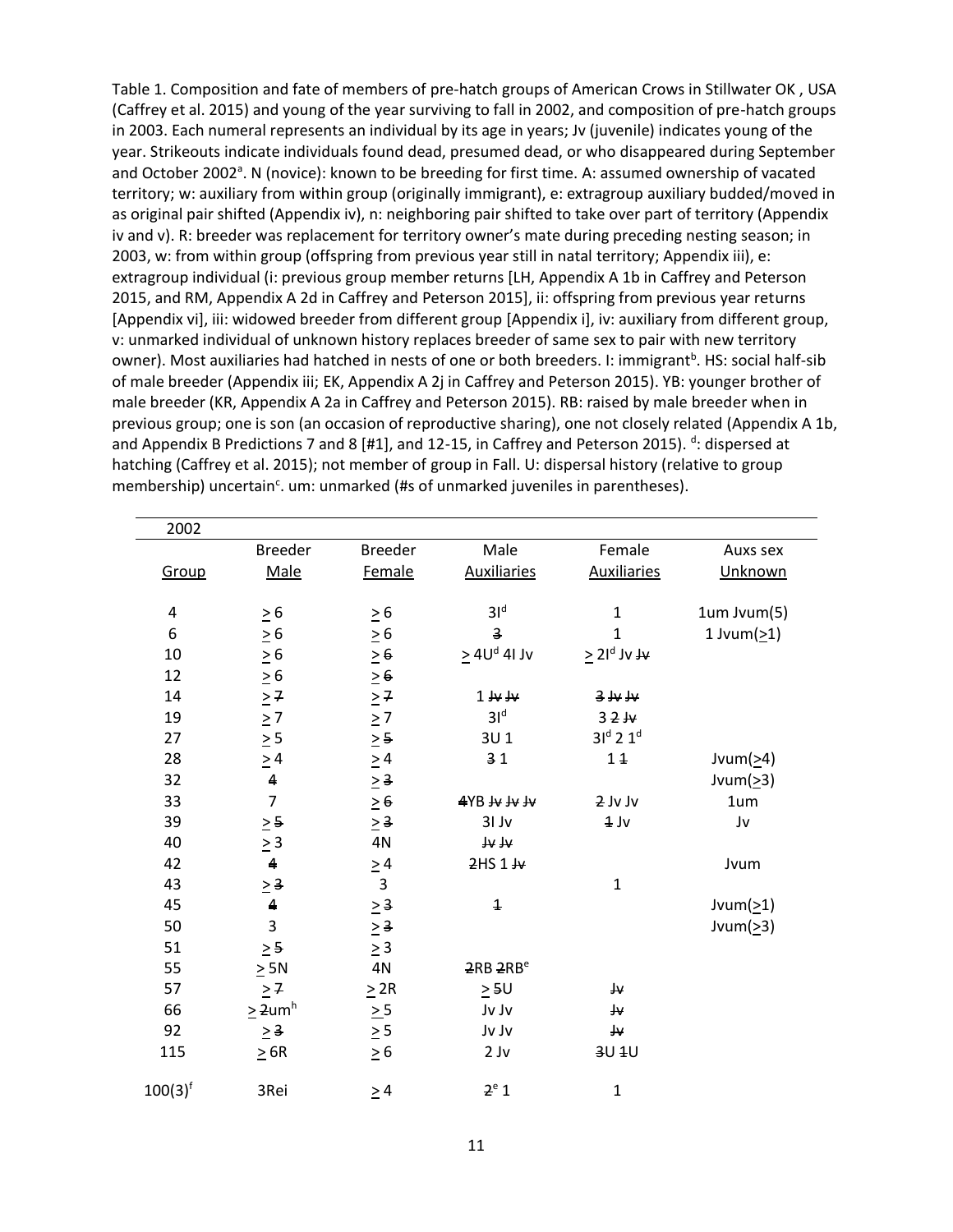|                 | <b>Breeder</b>                          | <b>Breeder</b>  | Male               | Female             | Auxs sex     |
|-----------------|-----------------------------------------|-----------------|--------------------|--------------------|--------------|
| Group           | Male                                    | Female          | <b>Auxiliaries</b> | <b>Auxiliaries</b> | unknown      |
|                 |                                         |                 |                    |                    |              |
| 4               | $\geq 7$                                | $\geq$          |                    |                    | 1um 1um 1um  |
| 6               |                                         | $\geq 7$        |                    |                    | $\mathbf{1}$ |
| 19              |                                         |                 |                    |                    | $\geq$ 2um   |
| 28              | $\frac{>7}{\geq 8}$ $\frac{>5}{\geq 5}$ | $\frac{2}{2}$   |                    |                    | 1um(21)      |
| 40              | $\overline{4}$                          | 5               |                    |                    |              |
| 55 <sup>g</sup> | $\geq 6$                                | 5               |                    |                    |              |
| 60              | 5NAe                                    | 3N              |                    |                    |              |
| 61(57)          | 2NReiv                                  | $\geq 3$        |                    |                    | $1$ um $8$   |
| 62(51)          | 3NReiv                                  |                 |                    |                    |              |
| 100(333)        | 4                                       | $\frac{>4}{>5}$ | $\overline{2}$     | $\overline{2}$     |              |
| 101(66)         | 4NReii                                  | $\geq 6$        | $\mathbf{1}$       |                    |              |
| 102(27)         | $\geq 6$                                | 4NRei           | $\mathbf{1}$       |                    |              |
| 104(39)         | 4NAw                                    | $22$ umRev      | $\mathbf{1}$       | $\mathbf{1}$       |              |
| 105(42)         | 2NRw                                    | $\geq 5$        | 111                |                    |              |
| 106(43)         | 4NReiv                                  | 4               |                    |                    |              |
| 107(50)         | 4                                       | $>6$ Reiii      |                    |                    | 1um          |
| 108(10)         | $\geq 7$                                | $\geq$ 3Rei     | 1 <sup>e</sup>     | $\mathbf{1}$       |              |
| 112(12)         | $\geq$ 7                                | $\geq$ 2umRe    |                    |                    |              |
| 115             | >7An                                    | $\geq$ 7NAn     | $2^i$ , $1^e$      |                    |              |
| 133(33)         | $\geq 8$                                | 4NReiv          |                    |                    |              |
|                 |                                         |                 |                    |                    |              |

<sup>a</sup>The West-Nile-virus-related mortality data reported here are different than those reported for 2002 in Caffrey et al. 2003 and 2005; five groups included therein but for which information on fledging success and disappearance dates was not detailed are not included here. From January 1998 through August 2002, 0-3% of second-year and older crows disappeared or were known to have died between the months of June and November each year (or June and August 2002), a period during which 18% of young of the year, on average, also died/disappeared. Of 45 marked breeders alive in August 2002, 10 were known or presumed dead and eight were missing by November; of 33 marked non-juvenile auxiliaries, three were dead or presumed so and 13 disappeared during the same period. Given that 3% of 21 second-year and older missing crows may have disappeared for reasons unrelated to West Nile virus (WNv), I estimate that 33 (= 42%) of 78 yearlings, older auxiliaries, and breeders died during the population's first exposure to WNv in the fall of 2002. Of 25 juvenile crows alive in August 2002, eight were found or presumed dead and six missing by November. As two of the missing six may have disappeared for other reasons, I estimate that 12 (= 48%) of 25 juvenile crows fell victim to WNv during their first fall.

<sup>b</sup>l characterize an individual as an "immigrant" if it had moved into a study group from elsewhere. <sup>c</sup>l characterize an individual as being of "uncertain" relationship to breeders if it was caught as a resident independent flyer in the territory of one or both of them.

<sup>e</sup>Male auxiliary was a member of two groups.

2003

<sup>f</sup>Group 100 had been Group 333 earlier in 2002; the male breeder (of 333) had died during the nestling stage and a former auxiliary, one who had fathered one of the female breeder's offspring before he moved out, returned (this was his natal territory) soon thereafter to pair with the female (Group 100) who had previously replaced his mother (Appendix A 1b in Caffrey and Peterson 2015). <sup>g</sup>Likely a younger sibling of male breeder.

hUnmarked male breeder disappeared in late May; unrelated to WNv.

iMale auxiliary remained in natal territory; joined group that took over ownership (Appendix v).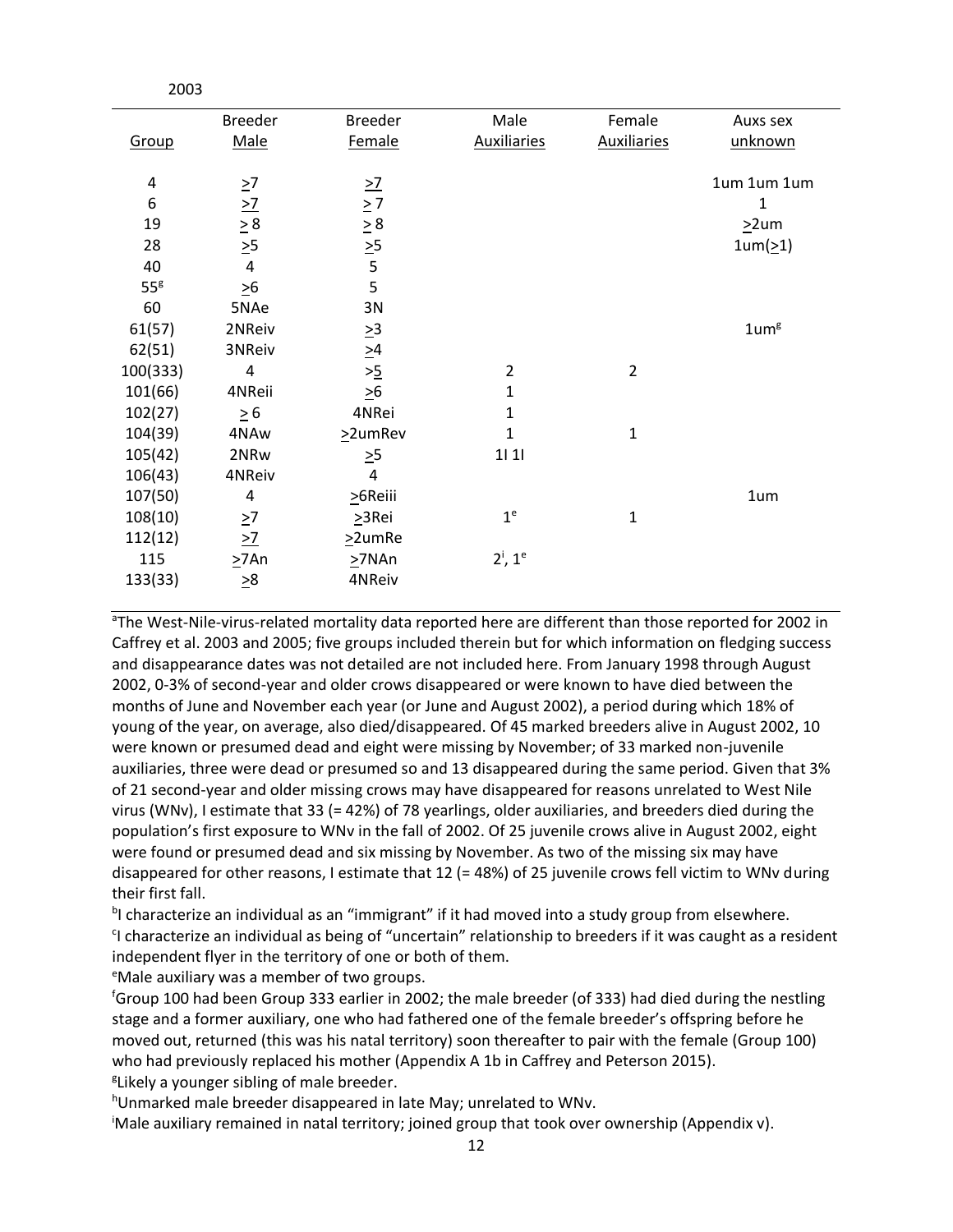

Figure 1. Approximation of the territories of study groups of crows in Stillwater, OK in August 2002. BBS (both breeders survive): 1 - remain in territory, 2 - shift to another territory. BBD (both breeders die): 1 - territory vacant in 2003, 2 - auxiliary inherited, 3 - different pair moves into parts. FBS (female breeder survives): 1 - remains in territory/male replaced, 2 - moves to different territory/territory remains vacant in 2003, 3 - male breeder disappeared earlier in year; replaced as breeder by previous auxiliary (Group 333) or by son of female (66). MBS (male breeder survives): 1 remains in territory/female replaced. FARB: female auxiliary replaced dead breeder (one in a different group, and two returned to former groups). MARB: male auxiliary replaced dead breeder (three in different groups; one had replaced male earlier in year). 1AAP: one adult auxiliary present in 2003; 2AAP: two adult auxiliaries present in 2003. GSRB: genetic son of female replaced male breeder. MAIT: male auxiliary inherited territory.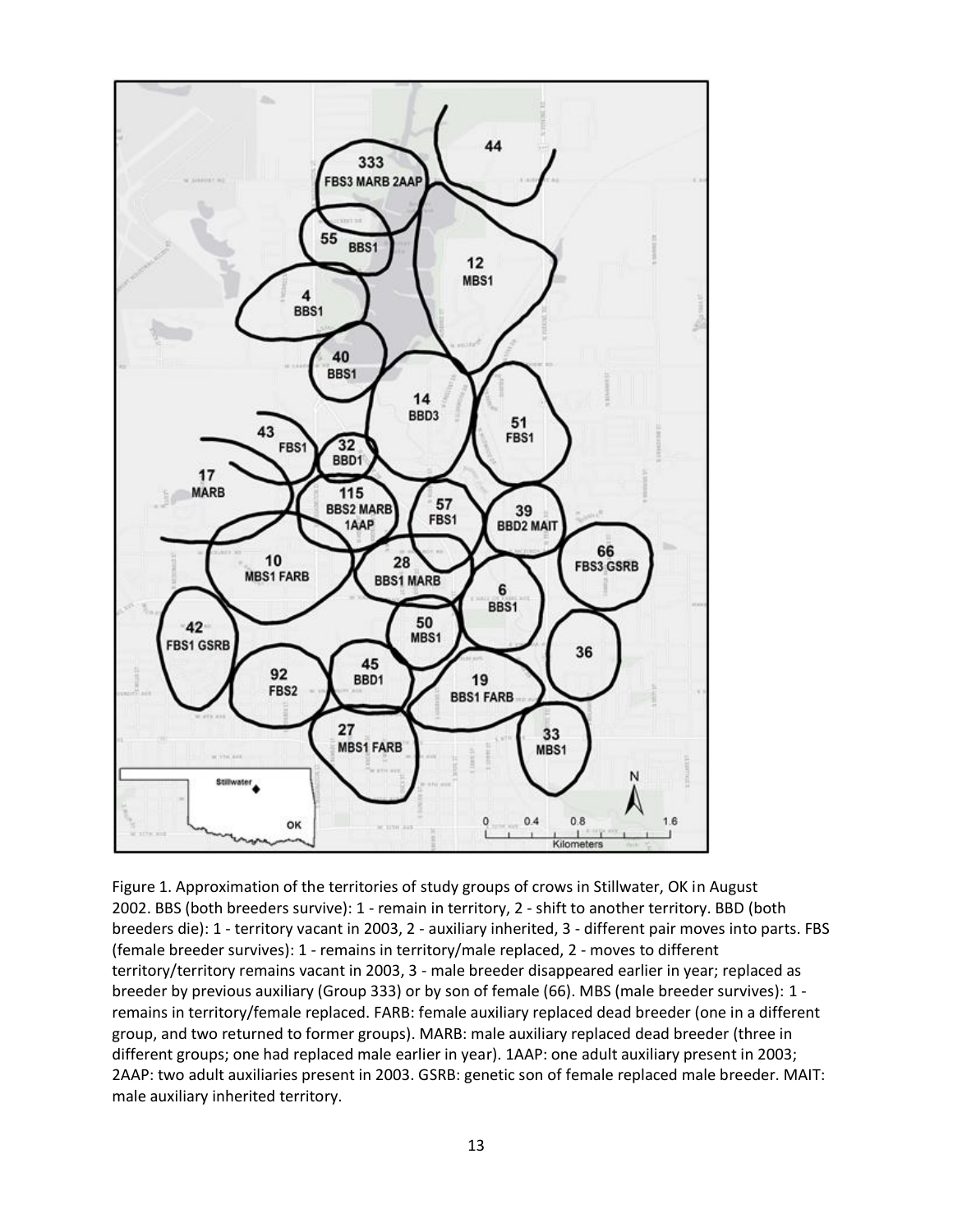## **Appendix**

i. AM, the female breeder of Group 92 in 2002, lost her mate to West Nile virus (after reuniting with him the previous year; Appendix A 1a in Caffrey and Peterson 2015) by late September. Within days, two male auxiliaries from neighboring territories began visiting with AM and acting aggressively toward each other; one (RZ; the son of a female breeder and male auxiliary from different groups [Appendix A 2e in Caffrey and Peterson 2015] notably so; he aggressively attacked and chased AM's three juveniles also. Both suitors and one of AM's juveniles disappeared by mid October. A few times in the subsequent two weeks, AM was seen in places other than her territory. Days after the female breeder of another group (# 50; Fig. 1) was seen staggering and then disappeared, AM was observed with the widowed breeder (OV) in an area near his territory. Through November, she was seen increasingly frequently with him before moving in.

ii. AM's two surviving, very similarly-sized juvenile sons remained attached to their natal territory (#92, Fig 1) as she began to prospect in mid-late October and were seen with the female breeder of Group 45 (to their east; Fig. 1) before her death. They remained pretty much alone together in natal areas through mid November, when they were seen with a widow (YL) and her one-year old son (Group 42; below, iii) in an area between their two territories (Fig. 1); one of AM's juveniles (FC), but not the other, was acting submissively to, and being aggressed upon by, YL. The two of them moved in with YL and her son over the next month, although FC did so completely and the other only part-time, for about a month, until he was no longer seen in Stillwater. Clearly the values for the variables involved in cost/benefit analyses regarding what to do next differed for these two same-sexed broodmates.

iii. Group 42 in August 2002 consisted of a pair, the male breeder's two-year old half-brother, and the pair's one-year old son (SN) and two juveniles (Table 1, and Appendix A 1a and 2j in Caffrey and Peterson 2015). The male breeder was one of our first population members to die from exposure to WNv, in mid September; his and his mate's two juveniles died soon thereafter. His half-brother seemed in the process of pairing with his widow (YL) until he died, too, in mid October (Appendix A 2j in Caffrey and Peterson 2015). In mid November, two juvenile males from a neighboring territory began to move in with YL and SN (above, ii). One of them (FC) remained through the following summer. An unmarked yearling joined the group in January through March 2003, with no observed aggression involved (YL was observed preening both FC and the unmarked individual in March). The unmarked individual was no longer around as YL and SN began behaving as a pair and working on a nest. FC was observed contributing to both nest building (rare in auxiliaries; Caffrey et al. 2016a) and nestling feeding. Mother and son fledged three young. YL and one of the three were dead by the end of June, SN and another by mid September, the third by late September, and FC by mid October.

iv. TM had been an auxiliary in Group 10 since early 1999 (he moved in from next-territory when a yearling; Appendix A 2d in Caffrey and Peterson 2015), and had been interacting regularly with members of Group 115 (Fig. 1) since then. Upon Territory 14 becoming ownerless in the Fall of 2002, Group 115 began competing for and utilizing parts of it, while continuing to remain attached to their alreadyowned space. As the nesting season of 2003 got underway, TM was repeatedly observed in Territory 115 (at times co-occurring with group members, with no obvious signs of distress) and in what had been the western end of Territory 28 (Fig. 1; Group 28 shifted slightly east as Group 39 [now 104] shifted slightly north). By mid March, Group 115 had shifted and settled into the southwestern section of what had been Territory 14, and TM paired and nested in what had been Territory 115. TM's mate - DX - had previously moved out of and back into her natal territory (#27, Fig. 1), but had recently been observed in several different locations around town, following the WNv-related death of her mother the preceding Fall (Appendix A 2d in Caffrey and Peterson 2015). DX was *not* one of the one or two females with whom TM had built two previous nests (Appendix A 2d in Caffrey and Peterson 2015).